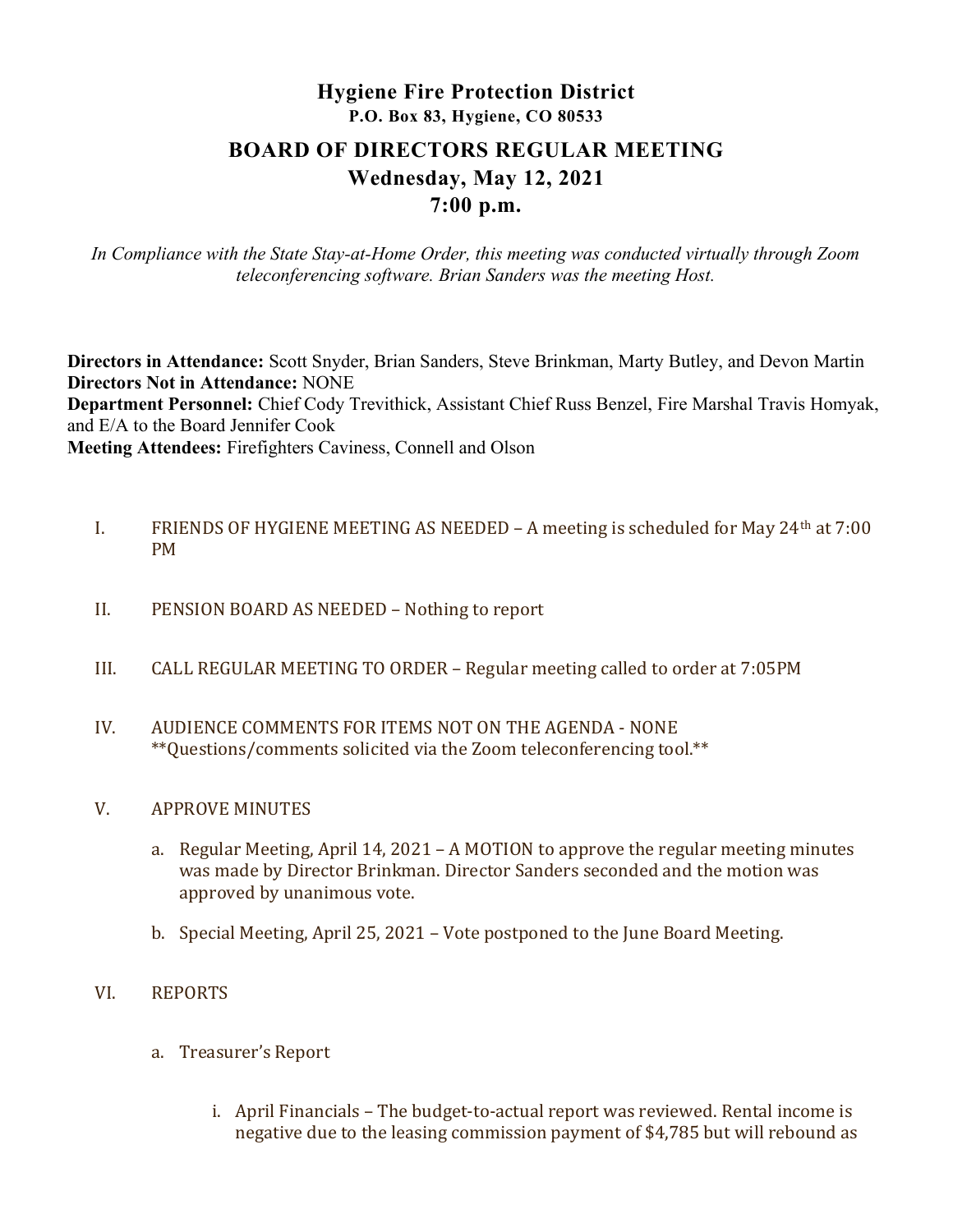soon as we start receiving regular lease payments from the post office. Fire/Rescue Equipment is slightly high but not concerningly so. IT Equipment is very high for this point in the year, but it is due to large, up-front annual renewal charges and should equalize as the year progresses. The fuel expense is high for this point in the year. Director Sanders asked Chief Trevithick to consider how frequently the trucks are being fueled, and whether the budget is going to cover the projection. A small expense was covered for one of our members who was deployed to New York for COVID vaccine distribution. Our cash on hand looks good at the moment, but the majority of property tax revenue is received earlier in the year, with little to no income received over the latter part of the year.

- 1. We are getting quotes from accounting firms to do next year's audit. We have one bid and are looking for two more.
- 2. We are reevaluating our engagement with our current CPA. Director Sanders reported they are not as responsive as we would like and we might do better with another firm. He has looked into other companies and the rates seem to be similar to what we were expecting to pay, and would therefore not impact the budget.
- 3. There was a large amount of overtime paid in April. This may have been due in part to the hazmat incident at the end of the month, but there are also a few FFs that are working more than the SOP-directed limit. Assuming that Chief Trevithick and Assistant Chief Benzel are aware and approve, and it falls within the budget, it won't present any financial problem.
	- Along that line, Chief Trevithick and Director Sanders discussed implementing a 28-day rolling payroll period. It would keep payroll more in line with the SOP mandates on hours, and it wouldn't increase payroll processing costs much more than what they already are.
- 4. Property tax valuations came out recently and many people noticed a big jump in the assessed value of their houses. That could translate into higher property tax revenues for the HFPD in the future, which would impact our 10-year financial forecast.
- 5. Director Sanders met with former Treasurer Molly Baldrige to review the status of the budget and projections, and assess whether anything was being overlooked now that he has served in this role for a year. He got some good feedback and we seem to be on the right track overall.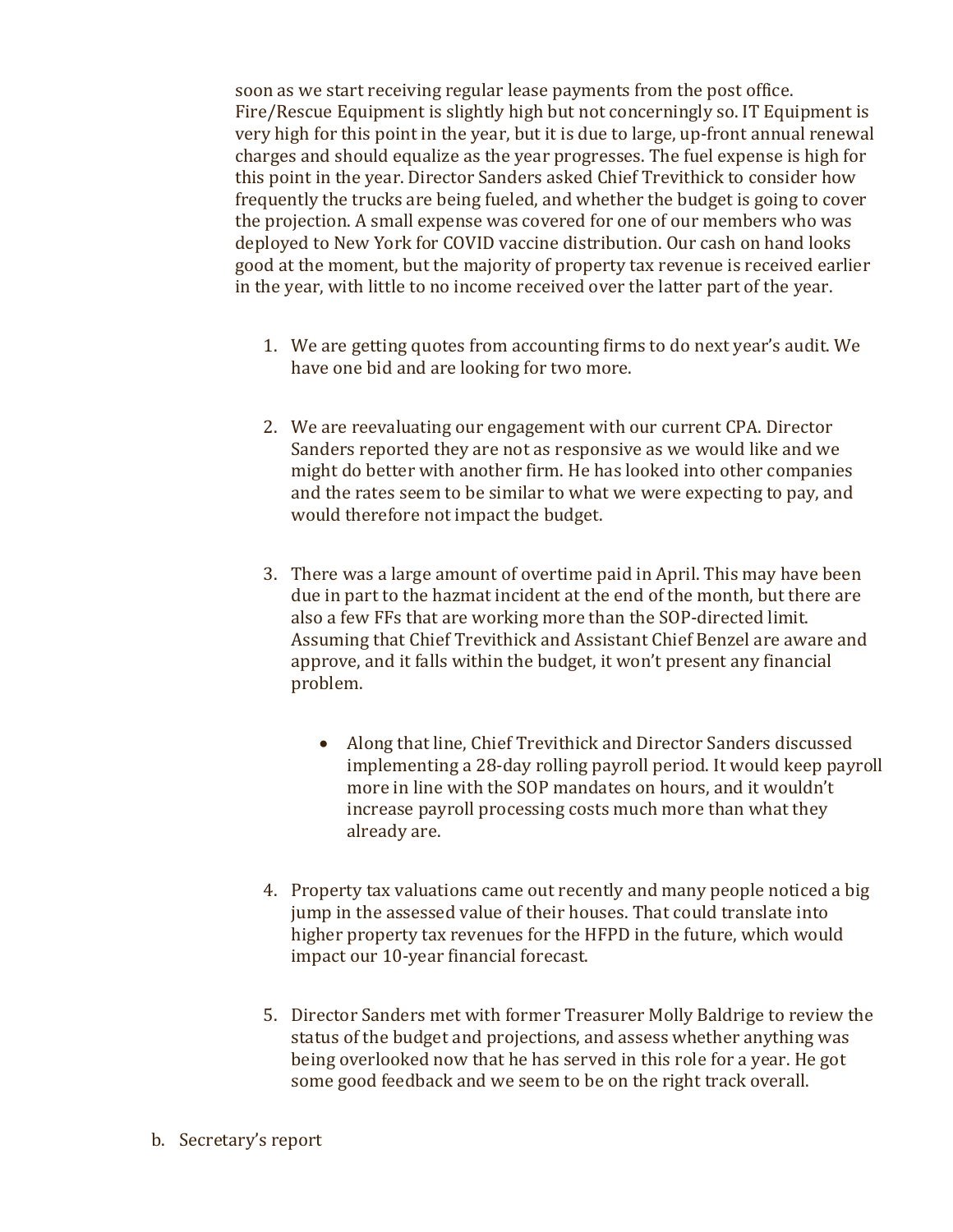- i. Dates and Deadlines The deadline to submit filings regarding new property added to the District is coming up. The members confirmed that no property was added, so no action needed.
- c. Chief's Report
	- i. Grant Writer The contract with the grant writer has been signed. Chief Trevithick will send him the financial information he needs to apply for a SCBA grant in 2022.
		- 1. Chief Trevithick reported on another grant opportunity for funds to hire a Retention/Recruitment Officer. The person hired to fill this role would also have to be an Engine Boss, so that if we get called for deployment, we already have someone in place and ready to go. Chief Trevithick will send information about that grant to the Board.
	- ii. Run Data
		- 1. April 2021: there were 23 calls, including 10 for Fire, 6 EMS, and 4 motor vehicle accidents (MVA). The average Dispatch-to-en-route times were  $\sim$ 1:53-minutes for HFPD, and  $\sim$ 1:43-minutes for AMR. Over 22 calls, the average en-route-to-arrival time for HFPD was 5:46-minutes. Over 8 calls, the average en-route-to-arrival times for AMR was  $\sim$  17:52. Out of 13 calls in April, 2 were BLS and 3 ALS. The average number of responders on fire calls was 9. The average number of responders on EMS calls was 5. The average number of responders on MVA calls was 9.
			- A few new slides were added to the report this month. Response times were segmented to show average, minimum, and maximum times for both Hygiene and AMR. Incident Breakdown data was expanded to show how the current month's totals, in comparison to the same month last year. And Special Incident slides were added to show the order of arrival and en-route times for the apparatus that were sent on these calls.
			- Special Incidents:
				- i. Structure Fire on April  $10<sup>th</sup>$
				- ii. Lyons HAZMAT on April 28th
				- iii. Car Fire on April 30th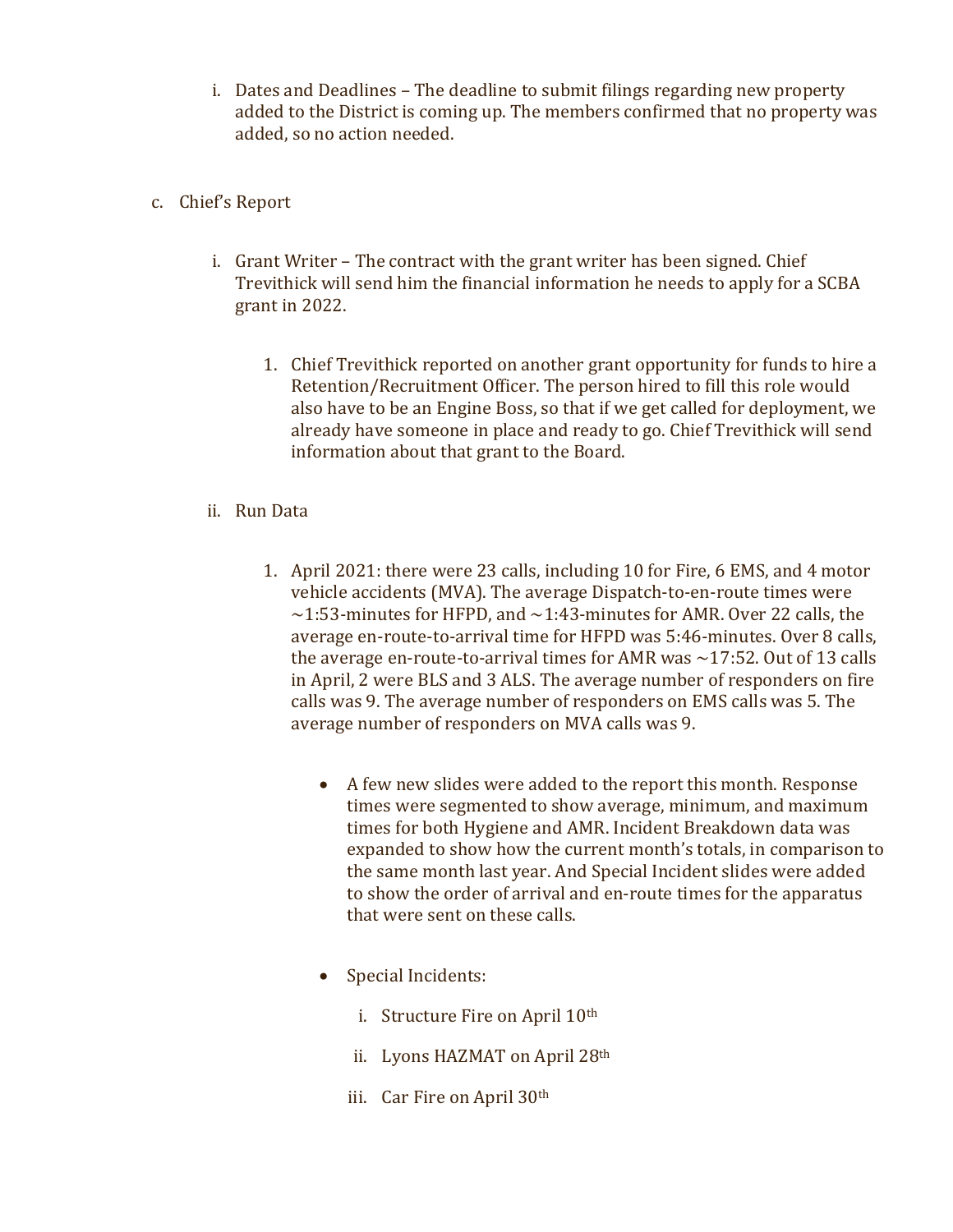- 2. Year-to-Date: there have been 112 total calls, including 20 for Fire, 59 EMS, 16 Motor Vehicle Accidents, 1 Rescue, and 3 "Other." (Remaining calls were false alarm, cancelled en-route, etc.) For the year, the average number of responders on fire calls was 9. The average number of responders on EMS calls was 6. The average number of responders on MVA calls was 8. The average number of responders on all calls was  $\sim$ 7.
- 3. The data shows that Hygiene is on scene an average of 12 minutes before AMR arrives on scene.
	- Director Brinkman noted the importance of stressing this type of information to the voters, as further evidence of the value of the Shift Program. Before the Shift Program was implemented, HFPD's response times were closer to AMR times. Now, Hygiene arrives on scene in slightly under 6 minutes, while AMR takes nearly 18 minutes (nearly 3 times as long).
	- Director Sanders would like to review OTD times before the paid shift program was implemented, to make the comparison with current OTD times. He would like determine when that transformation took place, and whether the improved times were correlated to a change in operational procedure or a funding profile.
		- i. Before VisiNet was implemented, the OTD times were subjectively estimated, which makes them somewhat unreliable as a data source. We might be able to get more accurate OTD times by making a records request from dispatch. We'll wait to pursue that course until we see what is available within our own records.
- iii. Shift Coverage Assistant Chief Benzel presented shift coverage numbers for April. Very good coverage last month, with zero missed shifts. There was an average of 3-4 people on every shift, with a minimum of two people and maximum of six. There were only a few people that didn't meet their hours without communicating in advance about things like medical issues with either Chief Trevithick or Assistant Chief Benzel.
- iv. Type 6 Build Chief Trevithick got a call from Maxey Trailer that the box is mounted, certified, and ready to be picked up. We just need to mount a light and do some minor wiring, but Chief Trevithick expects that it will be in service in about a week. The cost to mount the box was slightly over \$800.
- v. Other Issues & Opportunities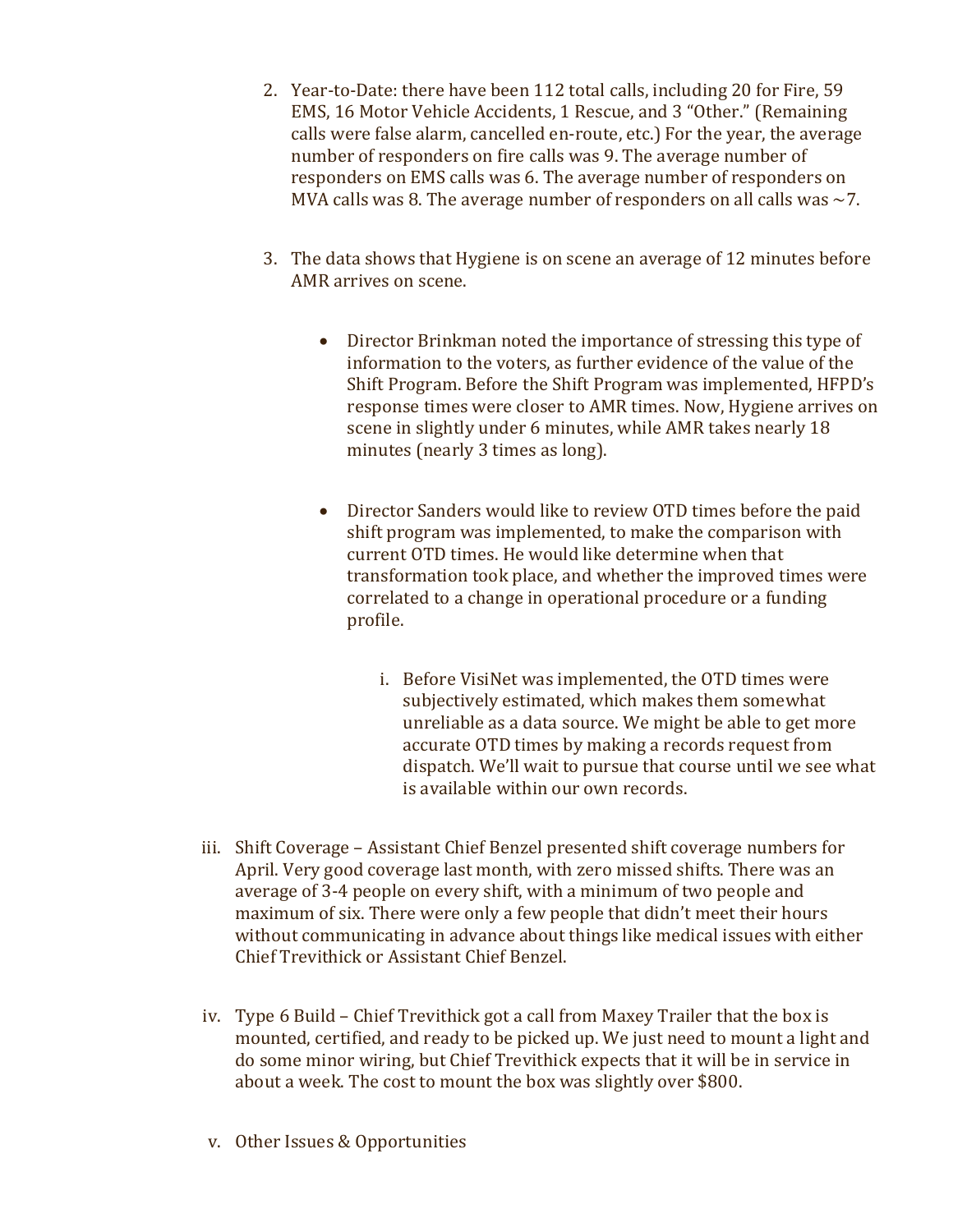- 1. Overtime The biggest reason for high overtime pay in April was due to the HAZMAT call in Lyons. Securing the scene required extra manpower for an extended period of time. We will be able to charge the insurance company for part of the cost because some bunker gear was ruined on the call.
- 2. Lyons Fire is trying hard to get an ambulance, and meetings are scheduled with both Hygiene and Mountain View. Lyons has an ambulance that needs to be certified, insured, staffed, etc. The idea is that it could be staffed on a rotating basis, so Mountain View could supply a paramedic and Lyons could supply an EMT for 48 hours, then Hygiene could supply the EMT, and so on. The more a District puts into it, the less they would have to pay for service. If the service ends up making a profit, the proceeds would be paid back to the Districts, relative to the degree of resources committed. We'll need to be careful how we proceed because it could lead to problems with Boulder County in regards to AMR response.
- 3. One of Hygiene's members was deployed to New York for COVID vaccine distribution. He was out for 21 days as a single resource and there were no missed shifts in his absence. He went out as FF2 but they switched him to EMT. FEMA paid for most expenses, with the exception of the hotel, and the rental car and fuel. Chief Trevithick will submit a bill for reimbursement in the next week or so.
- 4. The Pancake Dinner is on, and set for May 22nd. It will be a modified version to adapt for COVID restrictions; there will not be a raffle this year and seating will be dispersed. Tables will be spread out in the backyard of the rental property and in the bays to maintain social distancing.
- 5. The Steak Dinner is tentatively planned for the end of August or early September. Family members of all ages are welcome
- 6. Assistant Chief Benzel reported on two live fire trainings that Hygiene and Lyons did together. The first time, each Department was its own team (Hygiene with Hygiene, Lyons with Lyons). The second time each team was a mix of members from each Department. A variety of training topics were covered. The whole process seemed to work well and further joint trainings will be held in the future.

# VII. OLD BUSINESS

a. Future HFPD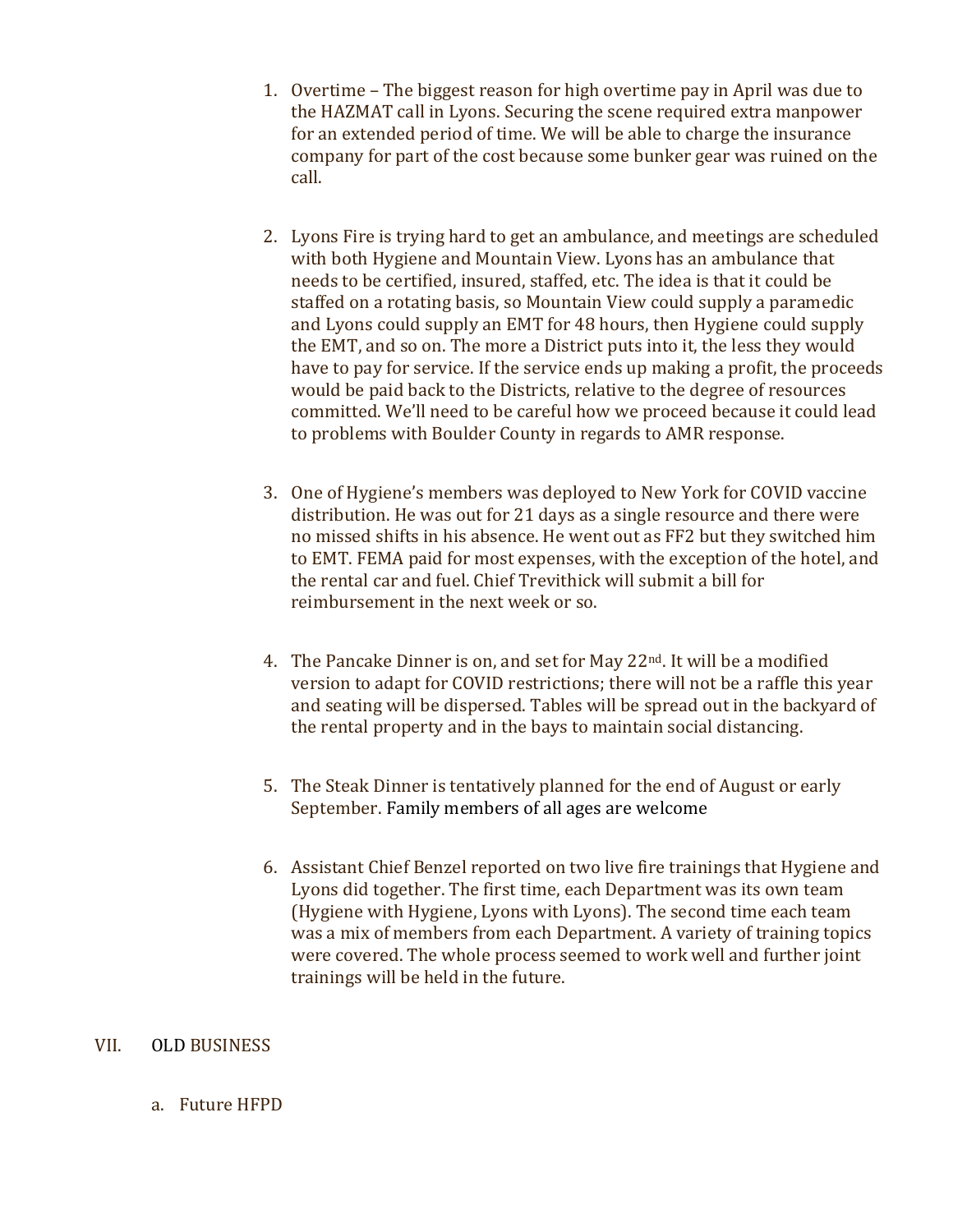- i. Elections/Mill Levy Increase
	- 1. If we want to ask for a mill levy increase in the November election, we need to decide in the next month or so. We have to send notification to the county by June 1st if we intend to add this issue. If we decide against participating in this year's election it is unclear whether we will have to wait two years until the next election. Director Butley will find out and report to the Board.
	- 2. Director Sanders presented a spreadsheet showing various mill levy funding scenarios relative to our needs, and the extent to which each meets a spectrum of goals. The degree of adequacy varies by the mill levy input, but the bottom line is that we should aim to get the issue onto this year's November ballot.
		- Goals in need of funding are: SCBAs; expand the shift program to be able to pay closer to a living wage; medical devices; station modifications and/or more permanent FF accommodations because rent is going up on the green house.
- ii. Grant opportunities to fund long-term plans:
	- 1. Director Sanders contacted a couple of local elected representative to get information on how we could potentially advocate for funding towards some of our capital improvement needs. He spoke with Congressman Ken Buck's office and has a request in with Senator John Hickenlooper's office.
	- 2. The SDA sent an email about opportunities for Special Districts to submit requests for Congressionally-directed spending. Applications can be made through either Senator Michael Bennet's or Senator Hickenlooper's office.
		- Director Butley reviewed both applications. It turned out that the Bennet deadline is up at the end of today, but he couldn't make a submission because he wasn't sure of answers to some of the questions. The form and accompanying information were jointly reviewed by the meeting attendees, and it was generally agreed that this grant may not be the right for us. Distributions are made through the Senate Appropriations Committee (SAC), so the pool of contenders is significantly larger – and our odd of success more unlikely – than if we were to focus our efforts on state and local funding sources.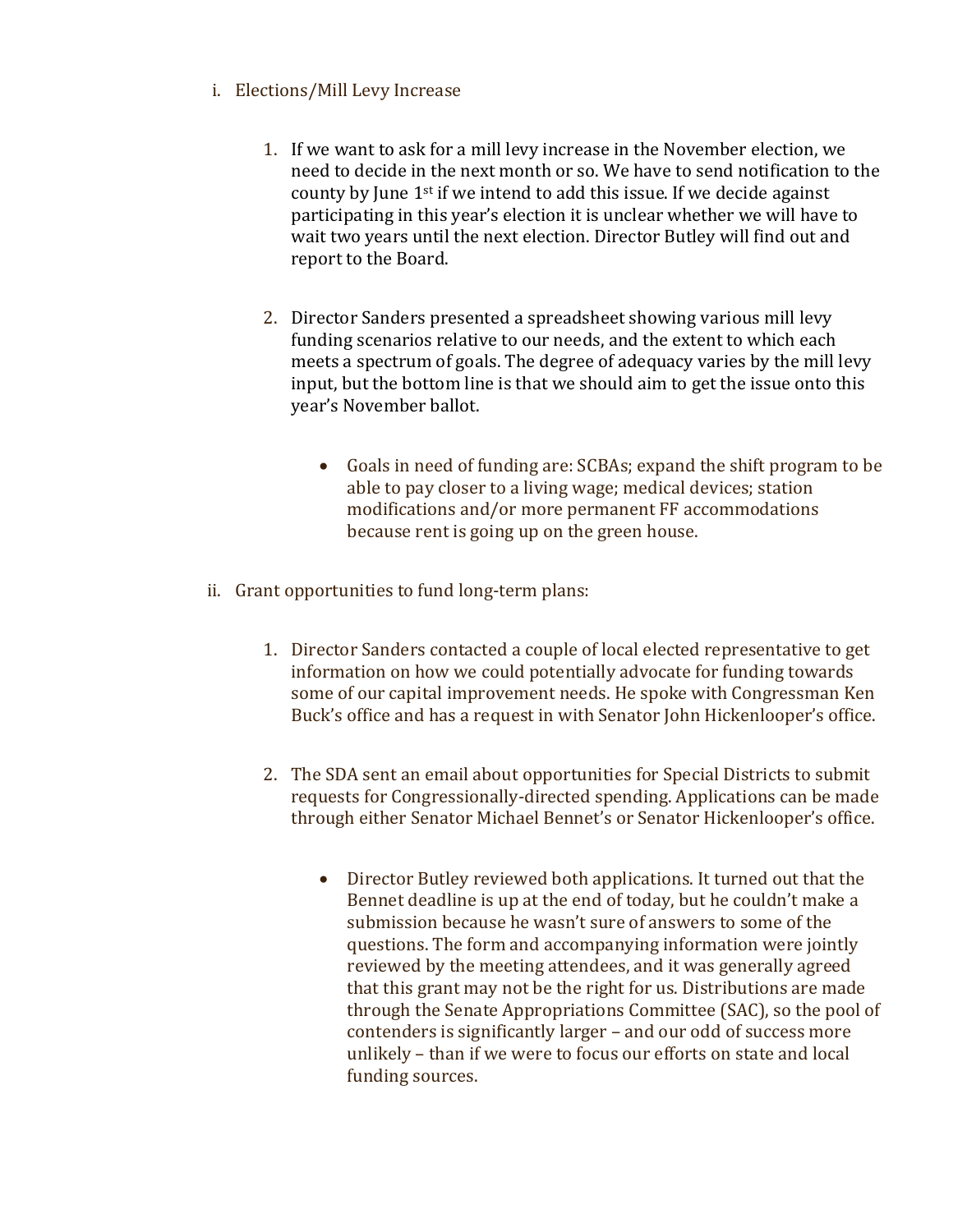- The Hickenlooper application is nearly identical to Bennet's, but there is still time to submit. Director Butley will try to contact someone by phone tomorrow, to get more information on whether we should or shouldn't take action on SAC grants.
- 3. Director Snyder talked to Longmont's Client Services Manager about supplemental funding and he suggested looking into the Department of Local Affairs (DOLA) as a funding source for equipment.
- 4. Director Butley found grant opportunities through the Department of Homeland Security (DHS). He spoke to someone in their office and was informed that they approved \$320 million in grants in 2020, with the average distribution being  $\sim $160k$ . They have grants for apparatus, FF training, facilities improvements, etc. 2021 applications will be accepted this Fall.
	- Director Butley put together a Word document with all of the options and what information is needed. He will email it to Chief Trevithick to review and see if/how it might be incorporated with the application being written by our grant-writer.
- 5. Lyons FPD has similar property tax revenue to HFPD and they've received a couple of grants. Director Sanders wondered if they may be willing to share information on their methods and/or sources.
	- Chief Trevithick will get a copy of Lyons' budget when he meets with their Chief next week. Lyons got a lot of FEMA money after the floods, they issued bonds (expiring in 2023), and they've also made a lot of money through Deployments. The Chiefs of both Districts want to compare financials now that Lyons and Hygiene are training together. It's good security to see how each operates, as well as a means of learning from each other, since each Department may have ideas and tactics that could benefit the other.
	- Director Snyder suggested having a joint meeting with Lyons' Board Members in the next couple of months.
- iii. Tasks ahead of the work meeting:
	- 1. Chief Trevithick Complete a table appraising all equipment and their remaining useful life.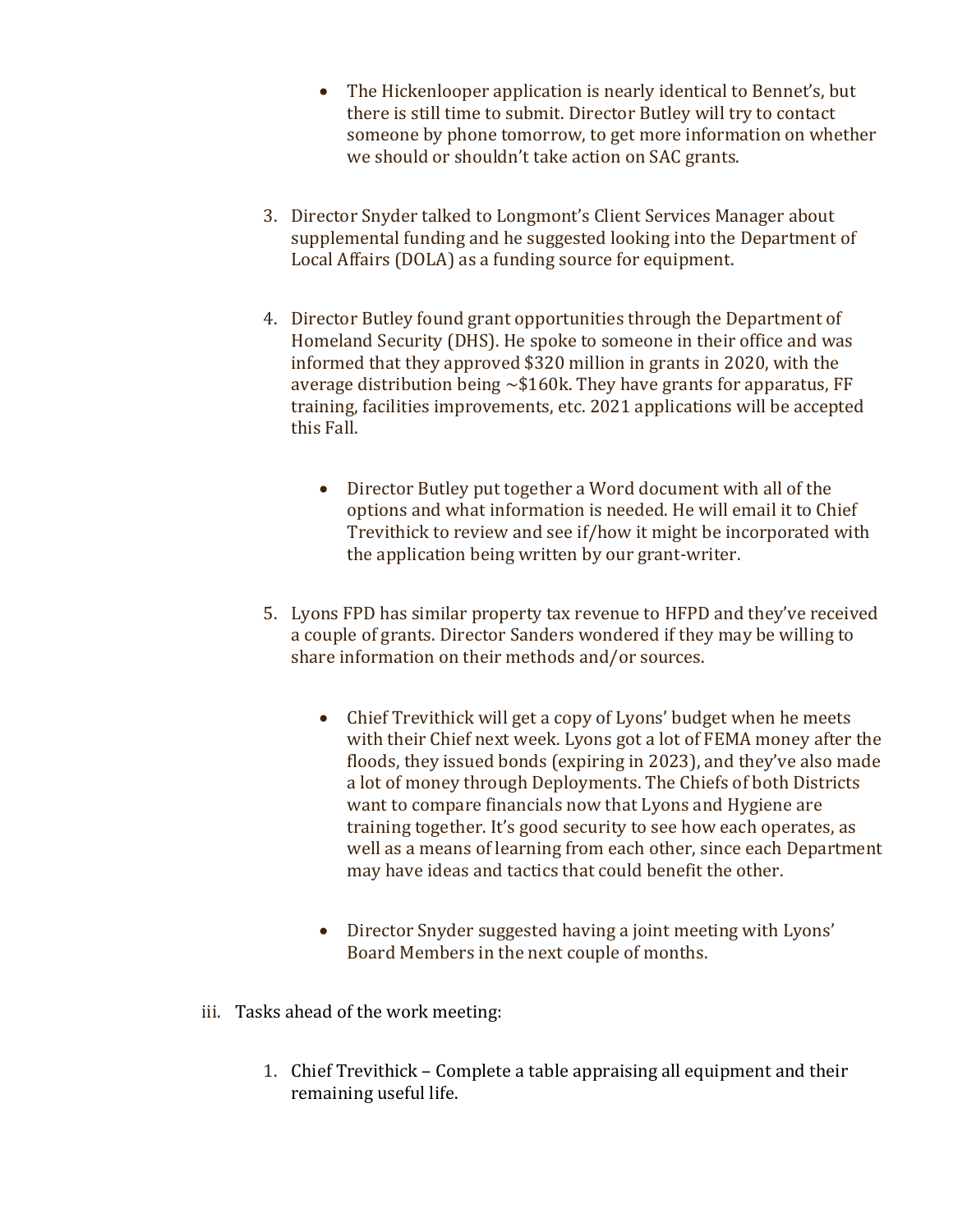- Director Sanders asked if Chief Trevithick could start working on a spreadsheet of pictures and apparatus that could help to sell public on the idea of a mill levy increase. It could show the national standard for fire vehicle life expectancy and how much more life Hygiene gets out of their vehicles by comparison. Our apparatus costs a significant amount of money, but it is a valuable long-term investment and the public benefits for longer due to quality care and maintenance.
	- i. Chief Trevithick suggested including Fleet maintenance in the presentation to show the costs of keeping all of the equipment in working order.
- 2. Director Sanders Contact state and local representatives to see about funding sources and look into the 5.5% Property Tax Revenue Limit.
- 3. Director Snyder Continue to look for pay information and benefits being offered by other similarly-sized Districts.
	- Director Snyder was tasked with developing a wage and benefit analysis to determine pay rates in the surrounding districts. He was unable to get a copy of the Special District Salary Survey but, as an interim guide, he sent the Board a copy of Longmont's pay plan for Firefighters. Their wage structure is based generally on the Salary Survey results, and correspond with the wages in similarly sized Departments.
- b. Picnic Director Martin spoke with Chief Trevithick about providing ground beef for the 4th of July picnic. He will submit a quote, but the party is expected to incur minimal costs beyond condiments. Attendees will bring their own sides. The party will take place in the backyard of the adjacent rental house, starting at 4:00 PM, and dinner will be at 6:00 PM.
- c. Newsletter A draft of the newsletter should be out for review around the time of the next meeting.

# VIII. NEW BUSINESS

a. Post Office Complaint – Chief Trevithick has received complaints from the Post Office next door that we are blocking ingress/egress to their building when shift crews do certain training exercises. Chief Trevithick told the crews not to do so, but there isn't any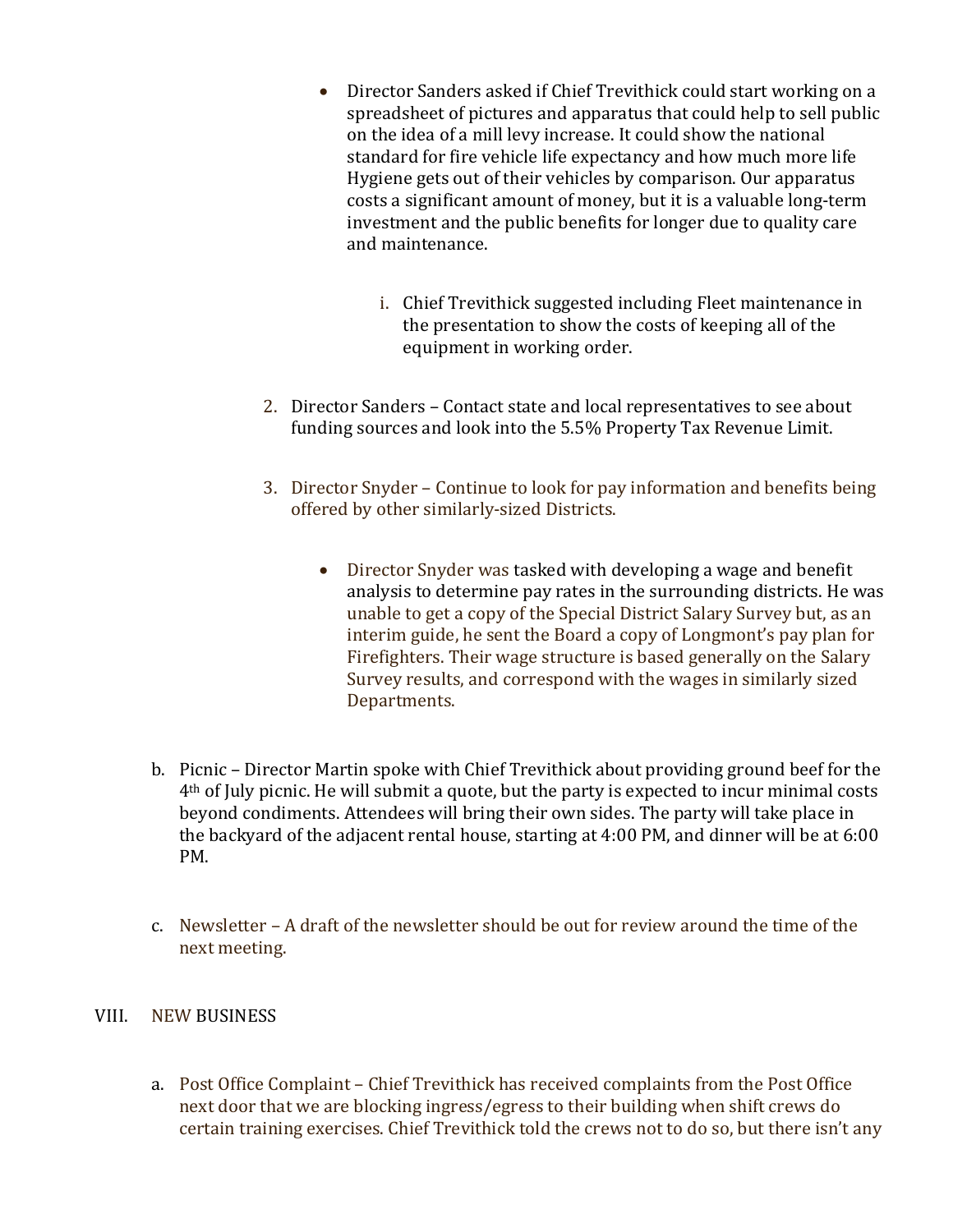other place to train. It isn't post office property, but Hygiene citizens are the ones who are making the complaints. We don't want to annoy anyone by blocking access, but we also need to serve those same citizens through ongoing training.

- i. It was pointed out that it seems coincidental that the complaints started just as the HFPD takes over the post office lease. There haven't been any changes to training schedules or methods, but there were no complaints before now.
- ii. Director Butley suggested talking to Jill (the Postmistress) about how to work this out or mitigate the impact. Chief Trevithick will contact her to discuss options.

# IX. AGENDA NEXT MONTH

- a. Work Session Sunday, May 30th at 12:30 PM.
- b. Regular Meeting No discussion
- X. ADJOURNMENT A MOTION to adjourn the meeting was made by Director Brinkman. Director Martin seconded and the meeting was adjourned at 9:09 PM.

# Motion/Resolution Summary:

- $\bullet$  MOTION to approve the regular meeting minutes from April 14<sup>th</sup>
- MOTION to adjourn the meeting

# ACTION ITEMS:

# Chief Trevithick

- Review how frequently the trucks are being fueled, and whether the budget is going to cover the projection
- Send the grant writer the financial information he needs to apply for a SCBA grant in 2022
- Send the board information on the grant for funds to hire a Retention/Recruitment Officer
- Complete a table appraising all equipment and their remaining useful life for the work meeting
- Start working on a spreadsheet of pictures and apparatus that could help to sell public on the idea of a mill levy increase
- Contact Jill to discuss options on how to mitigate the PO complaint situation